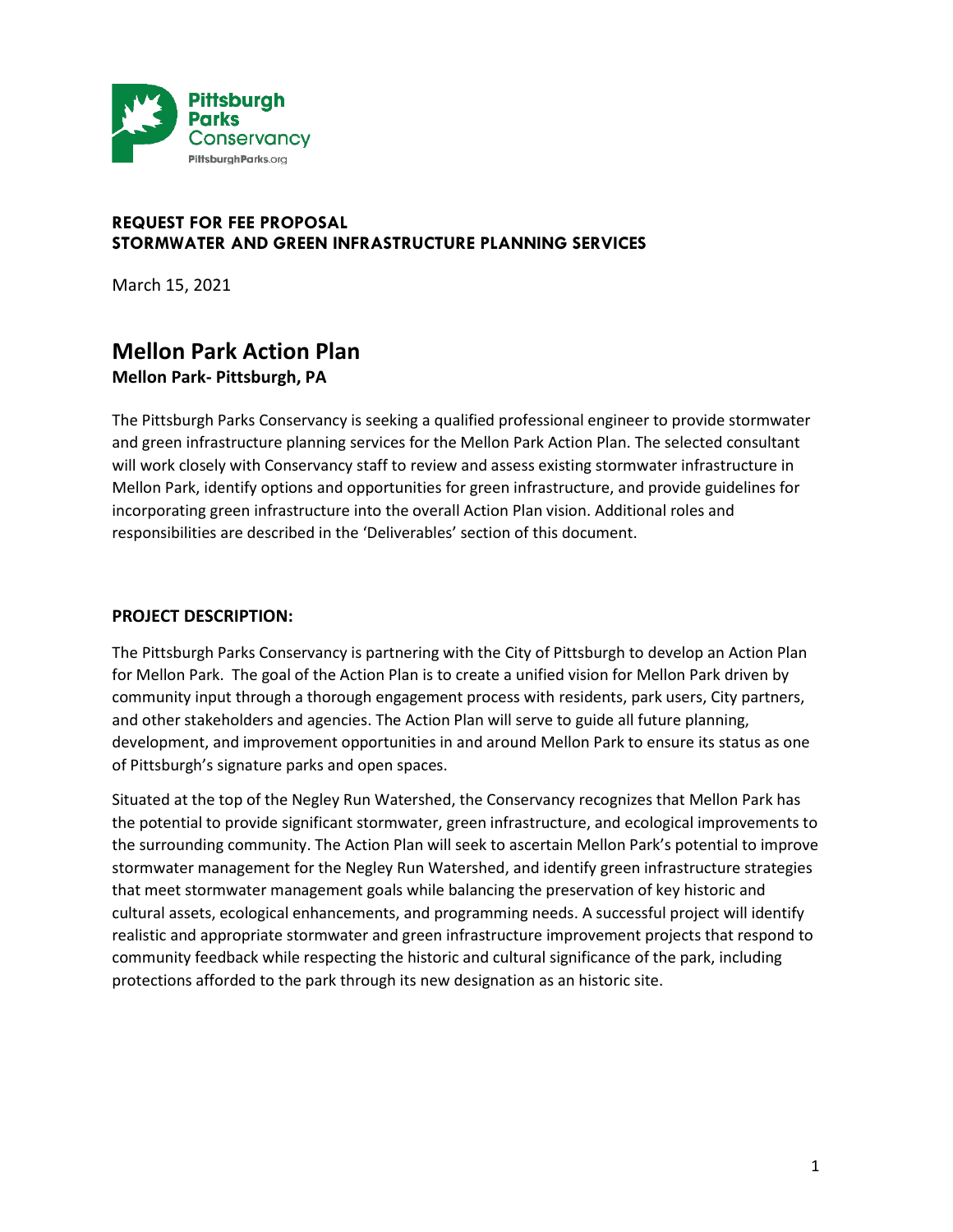# **DELIVERABLES:**

#### TASK 1- Stormwater Infrastructure Review and Analysis

Review, assess, and map the existing stormwater management infrastructure and relevant data to understand how stormwater is currently managed in the park, and how it contributes to the City's overall stormwater management system and the Negley Run Watershed. The stormwater infrastructure review and analysis shall include, but not be limited to, the following:

- Review of existing mapping and data available through Three Rivers Wet Weather, the City of Pittsburgh, PWSA, ALCOSAN, or other resources;
- On-site review of existing stormwater infrastructure, including identifying the approximate location, size, and type of drainage structures, general pipe size and direction of flow, and general condition of existing infrastructure;
- Develop a base map depicting the general locations, layout, and flow direction of the existing stormwater infrastructure system;
- Provide preliminary stormwater calculations for the park, identifying peak flow rates and volumes, and how they contribute to the City's overall stormwater management system.

The goal of the analysis is to ascertain a general understanding of the condition and functionality of the existing stormwater infrastructure system and its contributions to the city system, to plan for future improvements. The analysis is not intended to be an exhaustive study or documentation of existing infrastructure conditions. The consultant shall include in their proposal the scope, fee, and level of detail they believe, in their professional opinion, is adequate to meet the task objectives.

The consultant should assume a minimum of one (1) coordination meeting with appropriate personnel from the City of Pittsburgh, ALCOSAN, PWSA, and 3RWW, and one (1) meeting with Conservancy staff to review analysis materials. The consultant should assume a minimum of two (2) site visits to review existing infrastructure.

# TASK 2- Review Existing Planning Documents

Review existing planning documents or studies performed by various agencies as it pertains to stormwater, CSO's, green infrastructure, and other related issues in and around Mellon Park, adjacent neighborhoods, or the greater Negley Run Watershed. At a minimum, the consultant should familiarize themselves with the following:

- ALCOSAN Clean Water Program
- ALCOSAN Controlling the Source, full document as well as Mellon Park specific suggestions [https://amrgeo.jacobs.com/jasper/rest/services/Alcosan/ALCOSAN\\_CtS\\_WebMap/M](https://amrgeo.jacobs.com/jasper/rest/services/Alcosan/ALCOSAN_CtS_WebMap/MapServer/0/2407/attachments/5250) [apServer/0/2407/attachments/5250](https://amrgeo.jacobs.com/jasper/rest/services/Alcosan/ALCOSAN_CtS_WebMap/MapServer/0/2407/attachments/5250)
- Negley Run Watershed Implementation Plan
- Negley Run Watershed resources on Living Waters of Pittsburgh website, [www.livingwaterspgh.org](http://www.livingwaterspgh.org/)
- PWSA Watershed Implementation Plan
- PWSA Green First Plan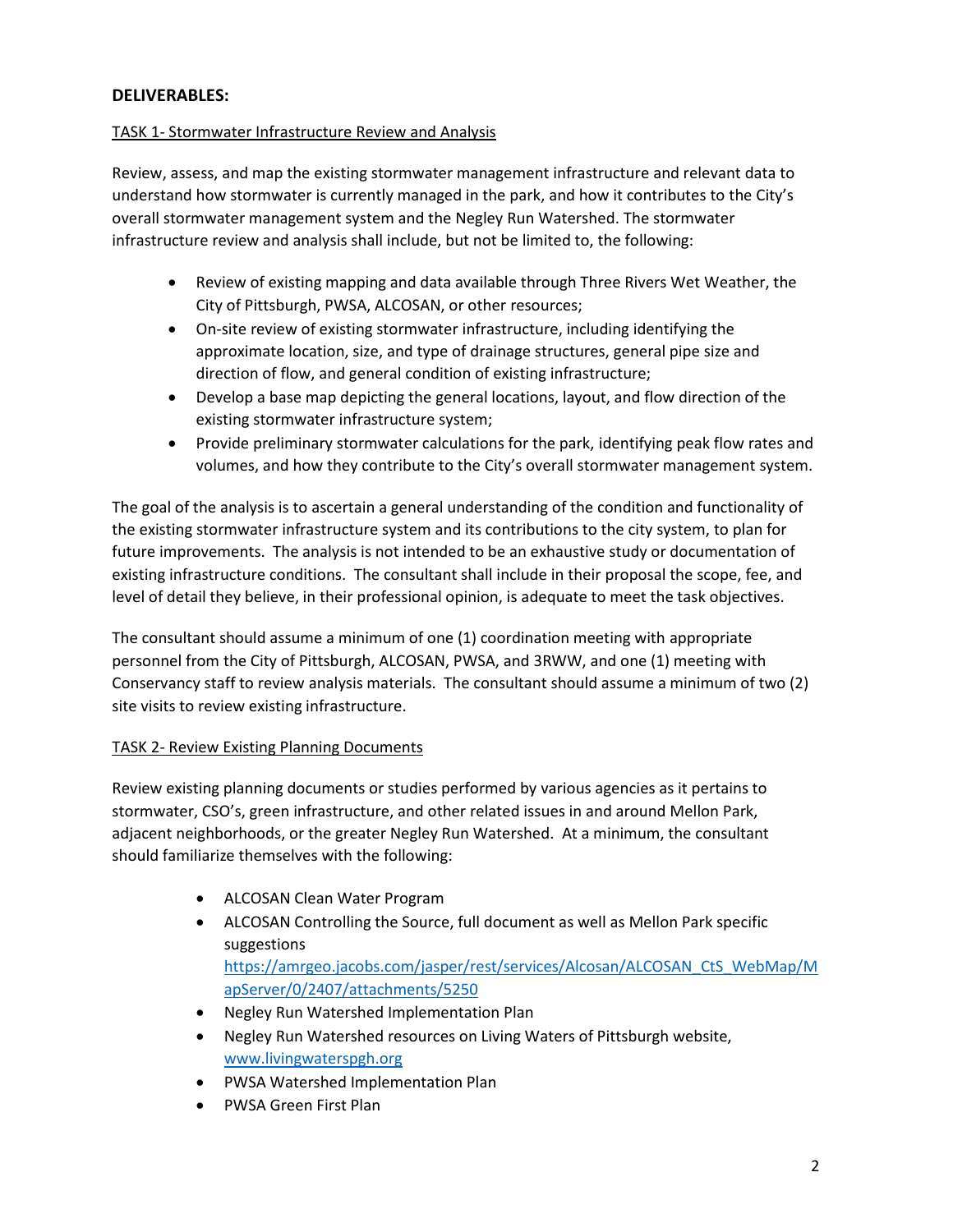- RAND Managing Heavy Rainfall with Green Infrastructure: An Evaluation in Pittsburgh's Negley Run Watershed
- City of Pittsburgh Title 13 Stormwater Management Ordinance

The goal of this study is understand what potential role Mellon Park can play in addressing the City's stormwater and CSO issues, with specific focus on the Negley Run Watershed. The consultant shall provide a brief memorandum summarizing and identifying opportunities, constraints, and potential impacts Mellon Park may present to previous planning studies.

The consultant should assume a minimum of one (1) coordination meeting with appropriate personnel from the City of Pittsburgh, ALCOSAN, PWSA, and 3RWW, and one (1) meeting with Conservancy staff to review analysis materials.

# TASK 3- Concept Development

Upon review and analysis of existing stormwater infrastructure and planning documents, develop concepts for integrating green infrastructure and stormwater management in Mellon Park. Concepts should identify potential locations of stormwater management and green infrastructure, as well as identifying appropriate applications of best management practices including but not limited to: rain gardens, vegetated swales, porous pavements, underground storage, stormwater capture (for irrigation), and vegetative cover (such as dry or wet meadows).

Proposed stormwater management solutions must balance the site's cultural and historic significance and provide adequate space for park program and uses. Stormwater management and green infrastructure concepts will be integrated into design concepts being developed by the Conservancy and presented to the public for comment and feedback. The consultant should assume that a minimum of three design concepts will developed, each varying the size and location of programmatic elements and stormwater management features.

The consultant should assume a minimum of one (1) coordination meeting with Conservancy staff to review stormwater design concepts and discuss strategies to integrate into site design concepts.

# TASK 4- Preferred Plan Development

Based on community, City, and stakeholder feedback, develop a preferred plan for integrating green infrastructure and stormwater management in Mellon Park. The preferred plan should identify the locations and types of green infrastructure as part of the overall Preferred Plan. The consultant shall provide preliminary stormwater calculations indicating the reduction in peak flow rates and volumes, and highlighting the benefits of the stormwater management design. The consultant shall also provide an allowance for preliminary soils or infiltration testing at proposed green infrastructure locations to ensure the feasibility and viability of the proposed improvements.

The consultant should assume a minimum of one (1) coordination meeting with Conservancy staff to review the preferred stormwater design and discuss strategies to integrate into the overall preferred plan for Mellon park.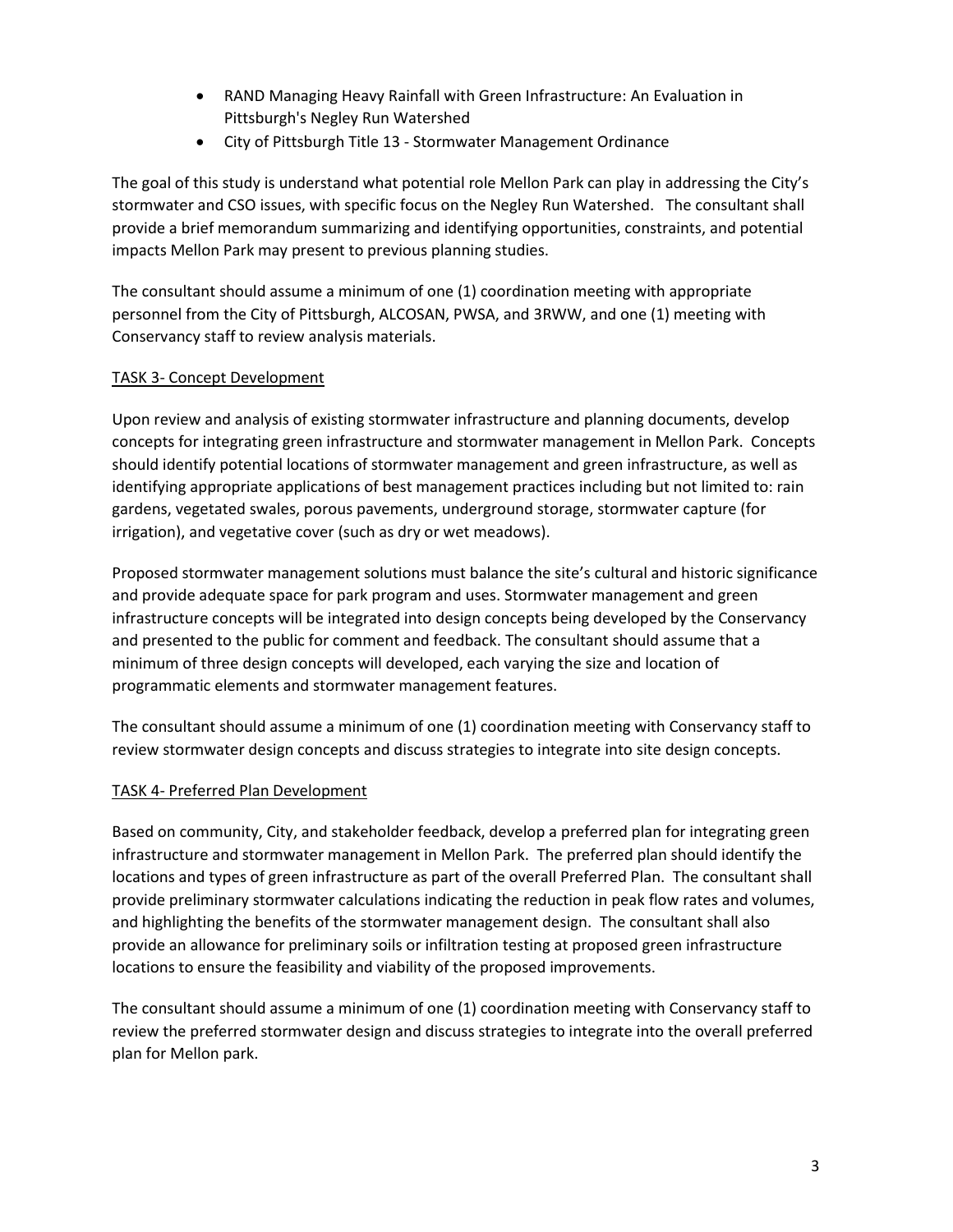#### TASK 5- Community Engagement Meetings

The consultant shall provide an allowance for attending up to four (4) community engagement meetings, as required and requested by the Conservancy.

#### TASK 6- Implementation Guidelines

The consultant shall provide recommendations and guidelines for the implementation of proposed stormwater management improvements, which shall be integrated into the recommendations of the final Action Plan. The recommendation guidelines shall include prioritization of improvements, anticipated permitting requirements, design and materiality recommendations, preliminary cost estimates, and other guidelines as required to ensure the successful implementation of future stormwater management and green infrastructure improvements.

The consultant should assume a minimum of one (1) coordination meeting with Conservancy staff to review implementation guidelines for consideration and inclusion in the final document.

# **PROJECT SCHEDULE** (Subject to Change)

| Deadline for Proposals                               | March 26, 2021    |
|------------------------------------------------------|-------------------|
| <b>Consultant Selected/Notice to Proceed</b>         | March 31, 2021    |
| Kick-off Meeting                                     | April 5, 2021     |
| TASK 1-Stormwater Infrastructure Review and Analysis | April 22, 2021    |
| <b>TASK 2-Review Existing Planning Documents</b>     | April 22, 2021    |
| TASK 3-Concept Development and Review                | August 15, 2021   |
| TASK 4-Preferred Plan Development and Review         | October 15, 2021  |
| <b>TASK 5-Implementation Guidelines</b>              | November 30, 2021 |

#### **PROFESSIONAL FEE**

The estimated design fee for the scope of work is **\$18,000.** Consultants are expected to estimate their design fees accurately and completely to deliver the project scope and meet the project schedule.

#### **PROPOSAL FORMAT:**

Proposals should be submitted in a letter format and shall identify the total lump design fee, accompanied by a detailed fee breakdown for the various tasks outlined in the "Deliverables" section of this RFP. Any assumptions, exclusions, allowances, or extras must be explicitly identified. Proposals shall be due by **3:00 PM, Friday, March 26, 2021.**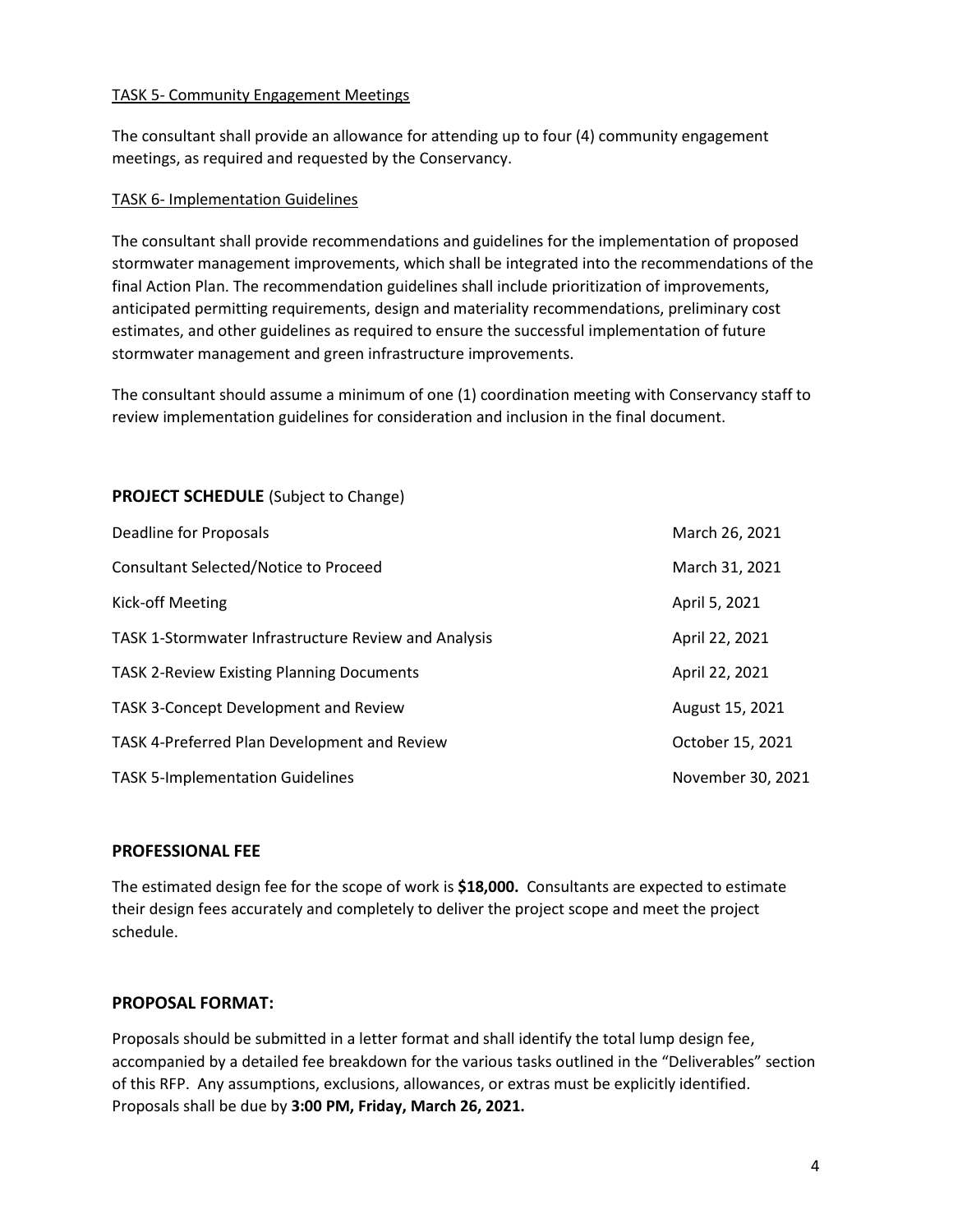#### **EXHIBITS:**





*Mellon Park*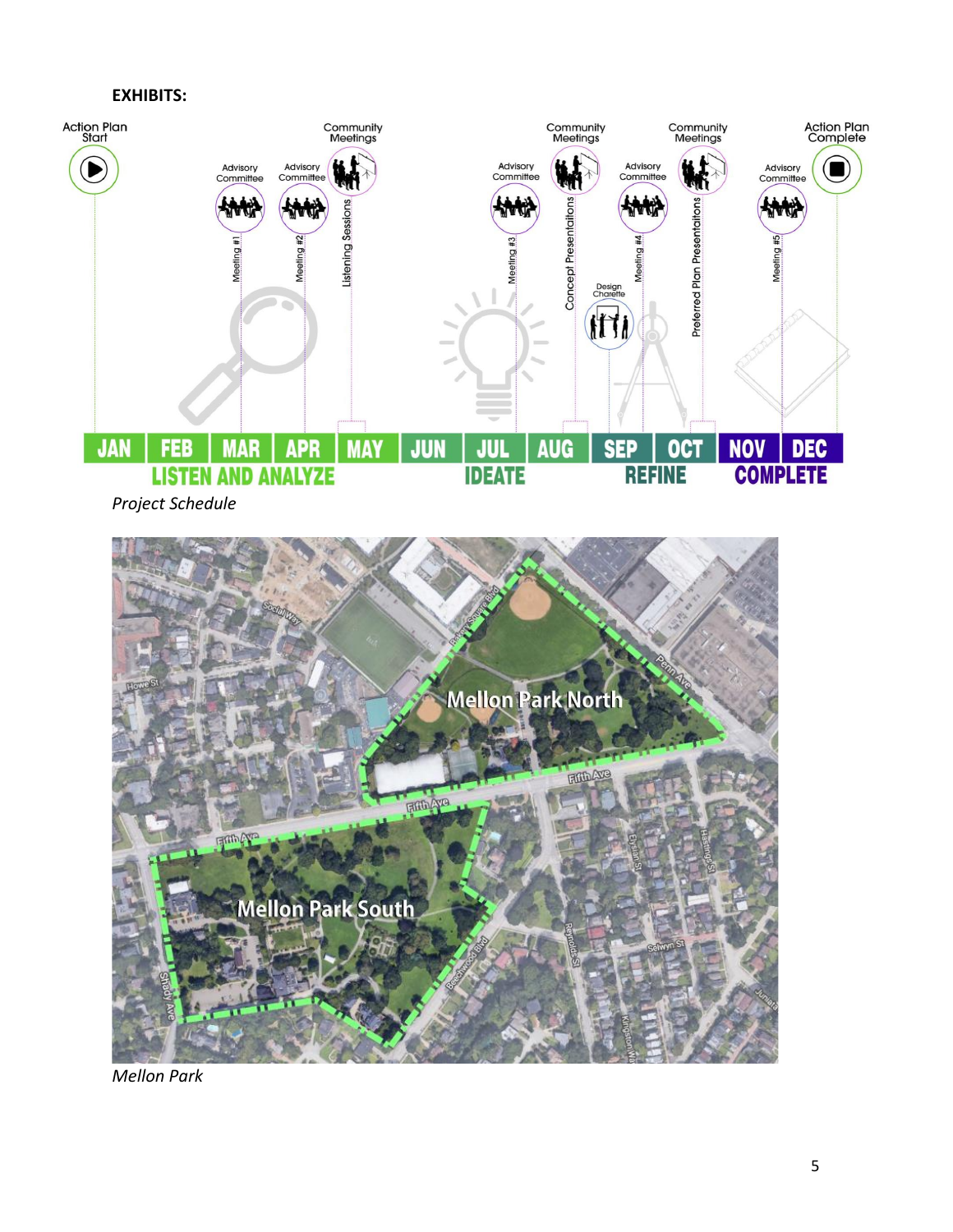

*Neighborhood Context*



*City watershed context*